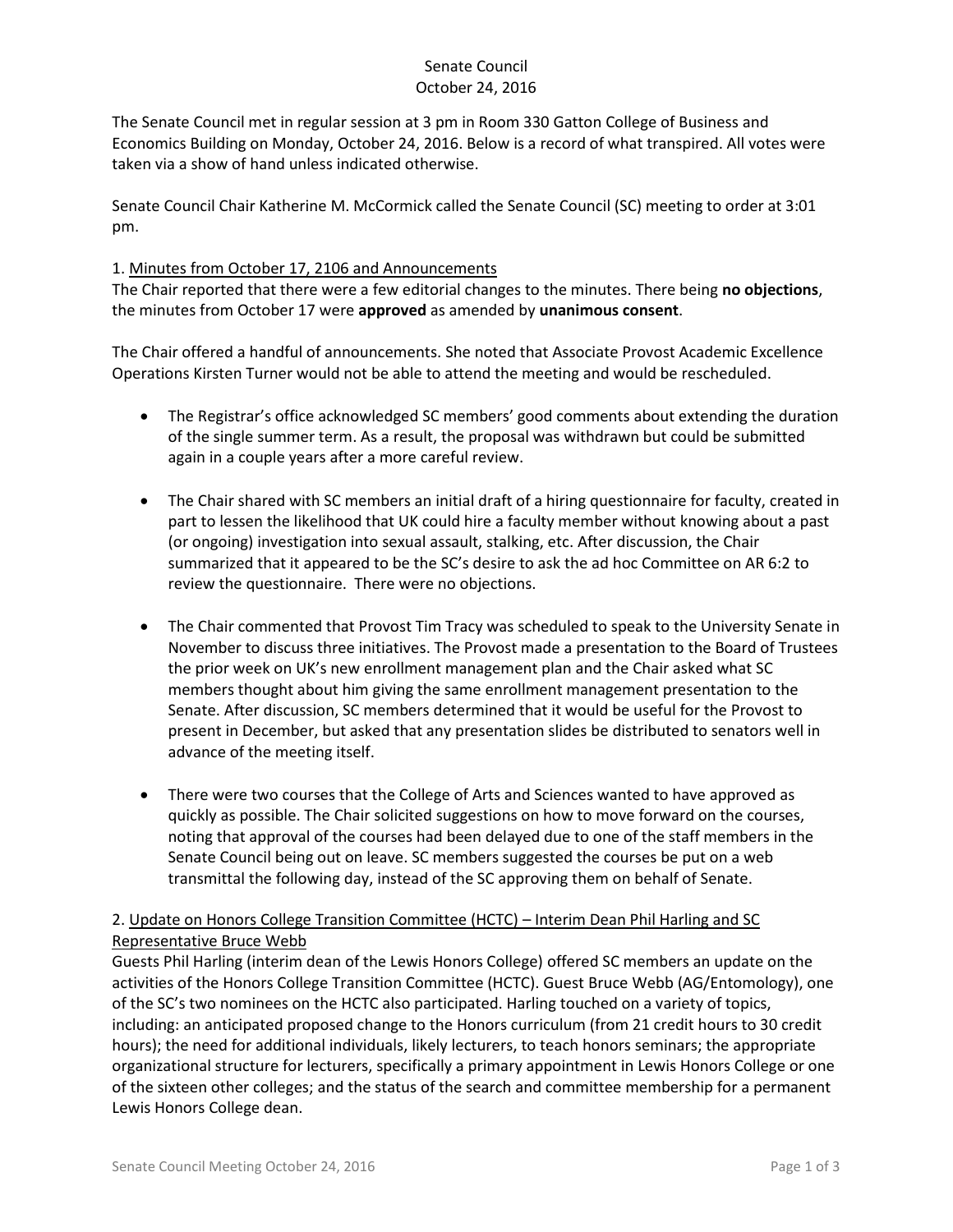There were a number of questions, comments, and suggestions from SC members. SC members appeared to agree with Wood's assertion that the most challenging part of the Lewis Honors College is the staffing and faculty; it will be difficult to find the right balance between a faculty member's dedication to Lewis Honors College and their responsibilities in their home disciplinary unit. SC members agreed that Harling's presentation would be a good addition to the November Senate meeting.

#### 3. Requests from College of Arts and Sciences

The Chair noted that two guests were present to answer any questions – Anna Bosch (AS/English, associate dean for undergraduate programs) and Camille Harmon (AS dean's office).

### a. Names of Department, BA, BS, and Minor in Modern and Classical Languages, Literatures and Culture – Create Standardized SAP Abbreviation for All Four

Brown **moved** to standardize the SAP abbreviation for Modern and Classical Languages, Literature, and Culture so that the following abbreviation is used in SAP for the department name and for all curricular offerings, including the BA, BS, and minor: "Modern & Classical Lang, Lit & Cultures." Mazur **seconded**. Wood stated that the motion on the floor was not within the purview of the Senate. She **offered a friendly amendment** to change the wording to "Move to endorse and recommend that the Registrar standardize…."

After brief discussion, a **vote** was taken on the **motion** that the SC endorse and recommend that the Registrar standardize the SAP abbreviation for Modern and Classical Languages, Literatures and Cultures so that the following abbreviation is used in SAP for the department name and for all curricular offerings, including the BA, BS, and minor: "Modern & Classical Lang, Lit & Cultures." The motion **passed** with none opposed.

### b. Undergraduate Certificate in Appalachian Studies – Housed in the (MDRC) Appalachian Center; Move this Active Offering to the College Level

Wood **moved** that the SC endorse and recommend that the Registrar correct the home educational unit of the Undergraduate Certificate in Appalachian Studies from the Appalachian Center to the College of Arts and Sciences. Porter **seconded**.

There was general discussion about the process for rectifying such errors. The Chair reminded SC members that when she initially brought the issue to SC, she suggested giving the Senate's Academic Organization and Structure Committee the responsibility for identifying such a process, but SC members instead said that each such request should come to the SC for review.

A **vote** was taken and the motion **passed** with none opposed.

### c. Minor in Women's Studies – Not Housed in Any College or Department in SAP; Move this Inactive Offering to Department of Gender and Women's Studies

Brown **moved** to endorse and recommend that the Registrar add the Department of Gender and Women's Studies as the home educational unit for the now-defunct Minor in Women's Studies. Grossman **seconded**. A **vote** was taken and the motion **passed** with none opposed.

d. Minor in Biological Sciences Minor – Not Housed in Any College or Department in SAP; Move this Active Offering to Department of Biology